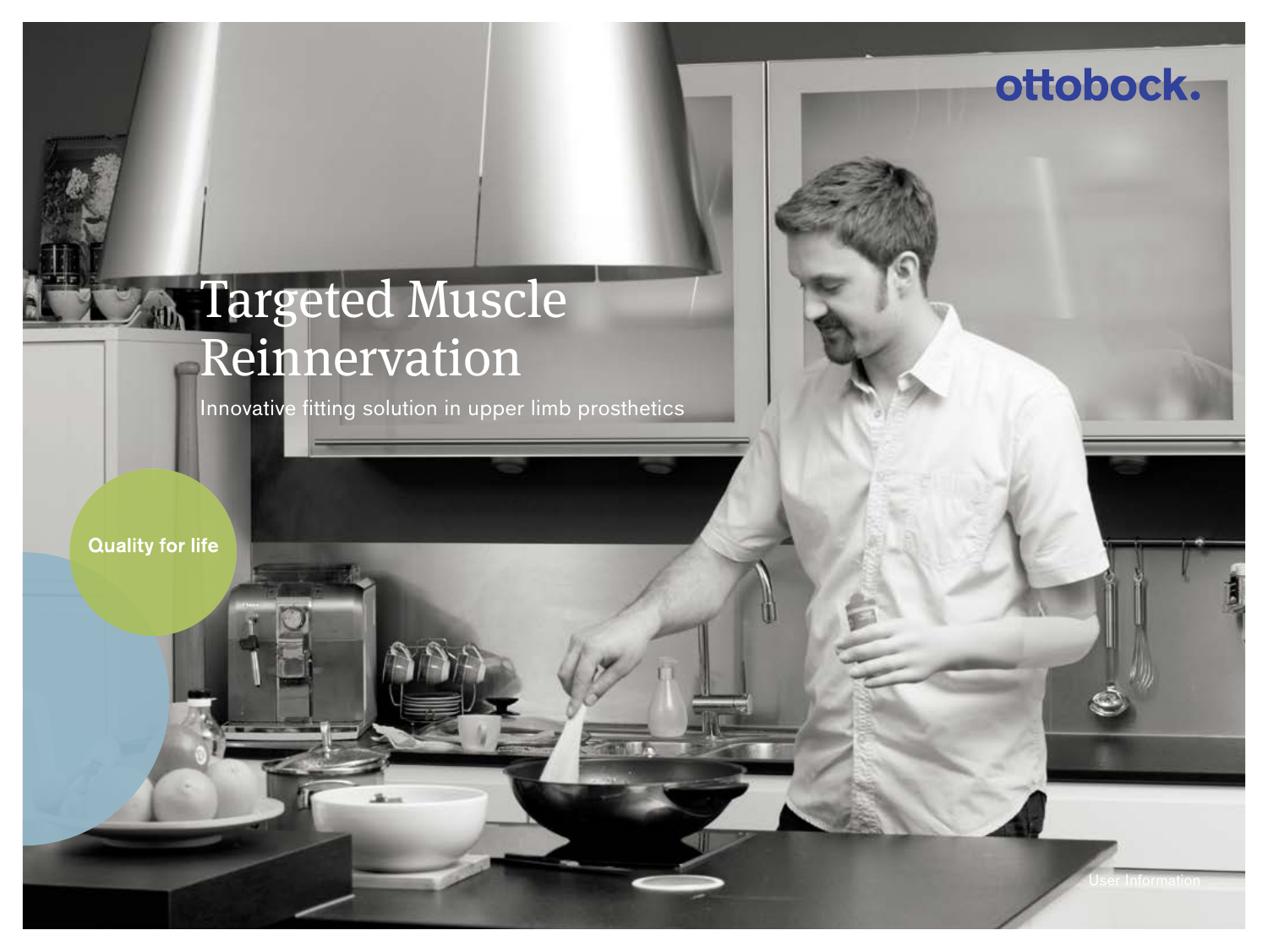## Targeted Muscle Reinnervation (TMR)

Selective nerve transfer for the intuitive control of arm prostheses

After a successful TMR fitting, including an appropriate training, the user is able to move the hand, the wrist, and the elbow simultaneously

Targeted muscle reinnervation (TMR) describes an established treatment method after amputation of the upper arm or shoulder disarticulation. Movements of arm prostheses are usually controlled with two muscle signals. This is very time-consuming.

After a TMR fitting, you can control your prosthesis with up to six different thoughts of natural movements. E.g. When thinking about "closing the hand "or , making a fist", the related muscle is activated and the corresponding signal closes the prosthetic hand. Several movements can be performed simultaneously, quickly and intuitively.

#### **The surgery:**

#### **connecting to a new muscle**

Controlling the prosthesis with the nerves of a lost arm, which are initially responsible for moving fingers, hand and elbow, requires a surgery. This surgical method is called Targeted Muscle Reinnervation, short TMR. In this selective nerve transfer, the intact arm nerves are reconnected to the muscles of the residual stump, breast or back. During the healing process, the nerves grow back in the new muscles. A complex motor training during the following rehabilitation enables you to selectively activate the new innervated muscles in an adequate way. The result is up to 6 independent muscle signals and an improved way of controlling the prosthesis.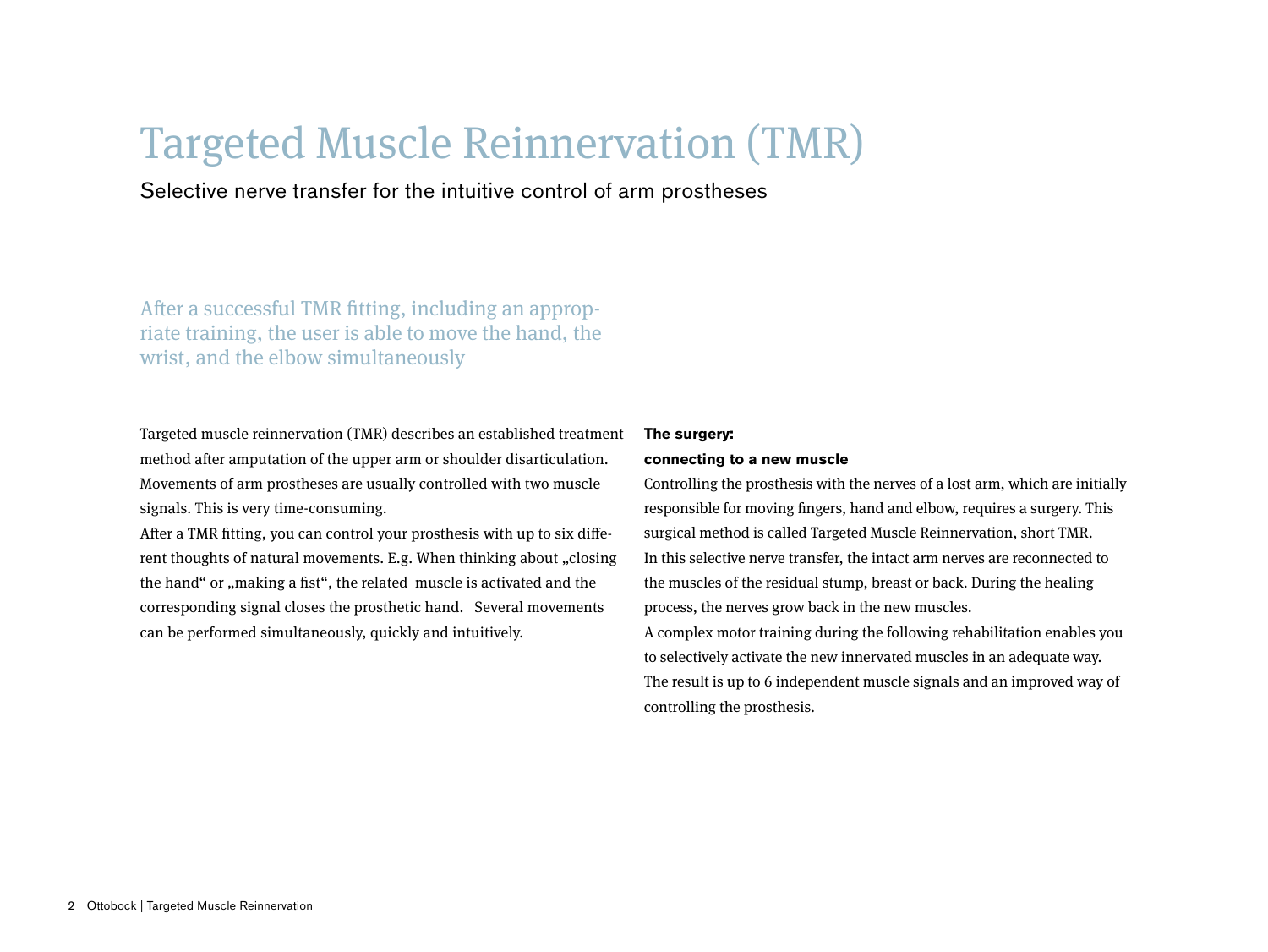#### **Controlling the prosthesis**

For optimally using your arm prosthesis in everyday life, an intense coordinative and neuromuscular training, first without, later with prosthesis is necessary. The therapy training has especially been developed for TMR user.

The TMR prosthesis can only be used, after the nerves completely grew in and the muscles can be adequately activated.

#### **Your movement options as a TMR user**

The active functions of your prosthesis are:

- open/close hand
- rotate wrist inwards/outwards
- bend/extend elbow

After a TMR fitting, all the functions mentioned above can be controlled simultaneously and you are able to perform movements faster and more intuitively.

Depending on the amputation level, the following passive movements are possible:

- Move shoulder joint
- Bend/extend wrist

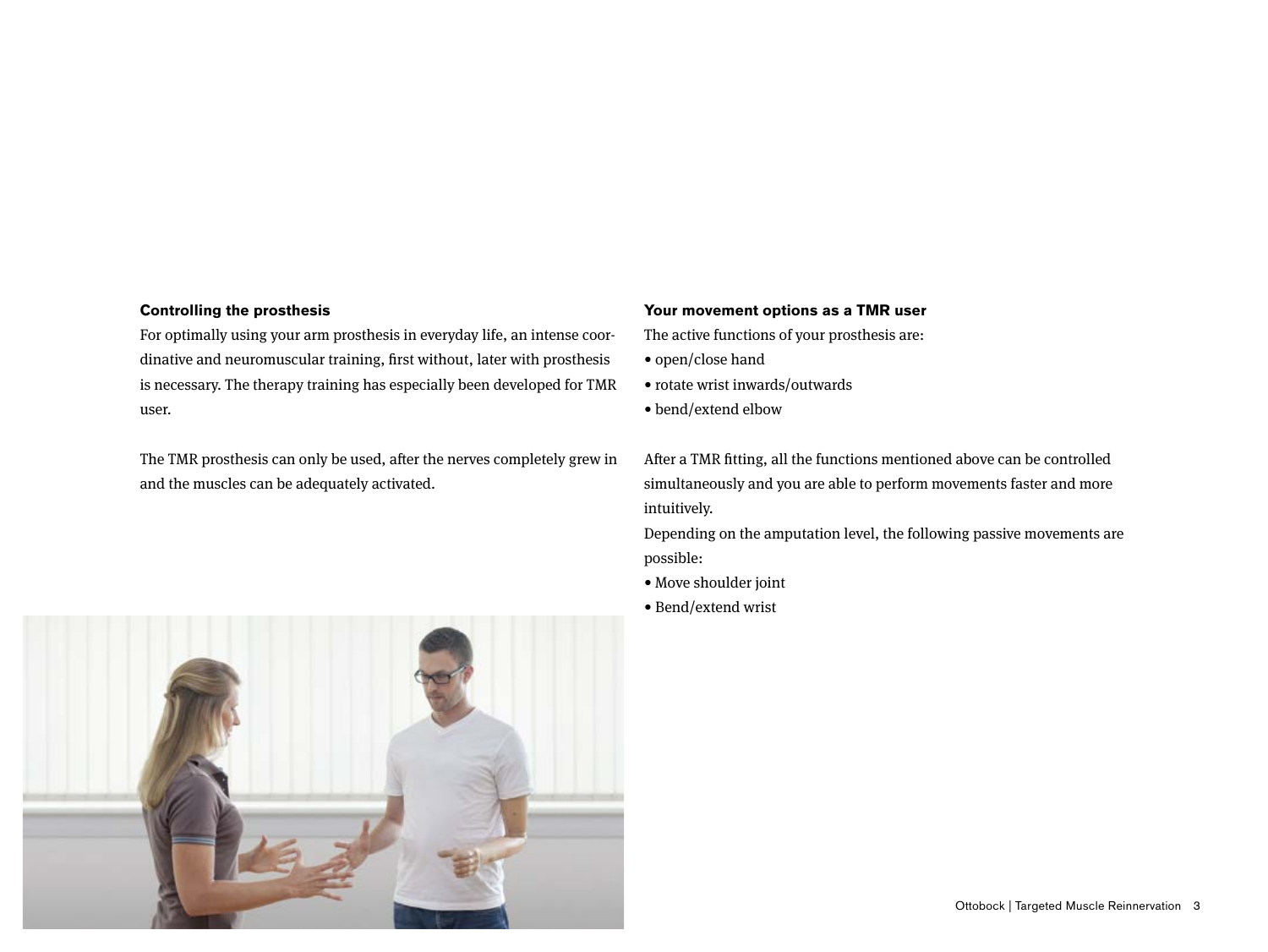## The selective transfer of remaining arm nerves to other muscles is called Targeted Muscle Reinnervation (TMR).

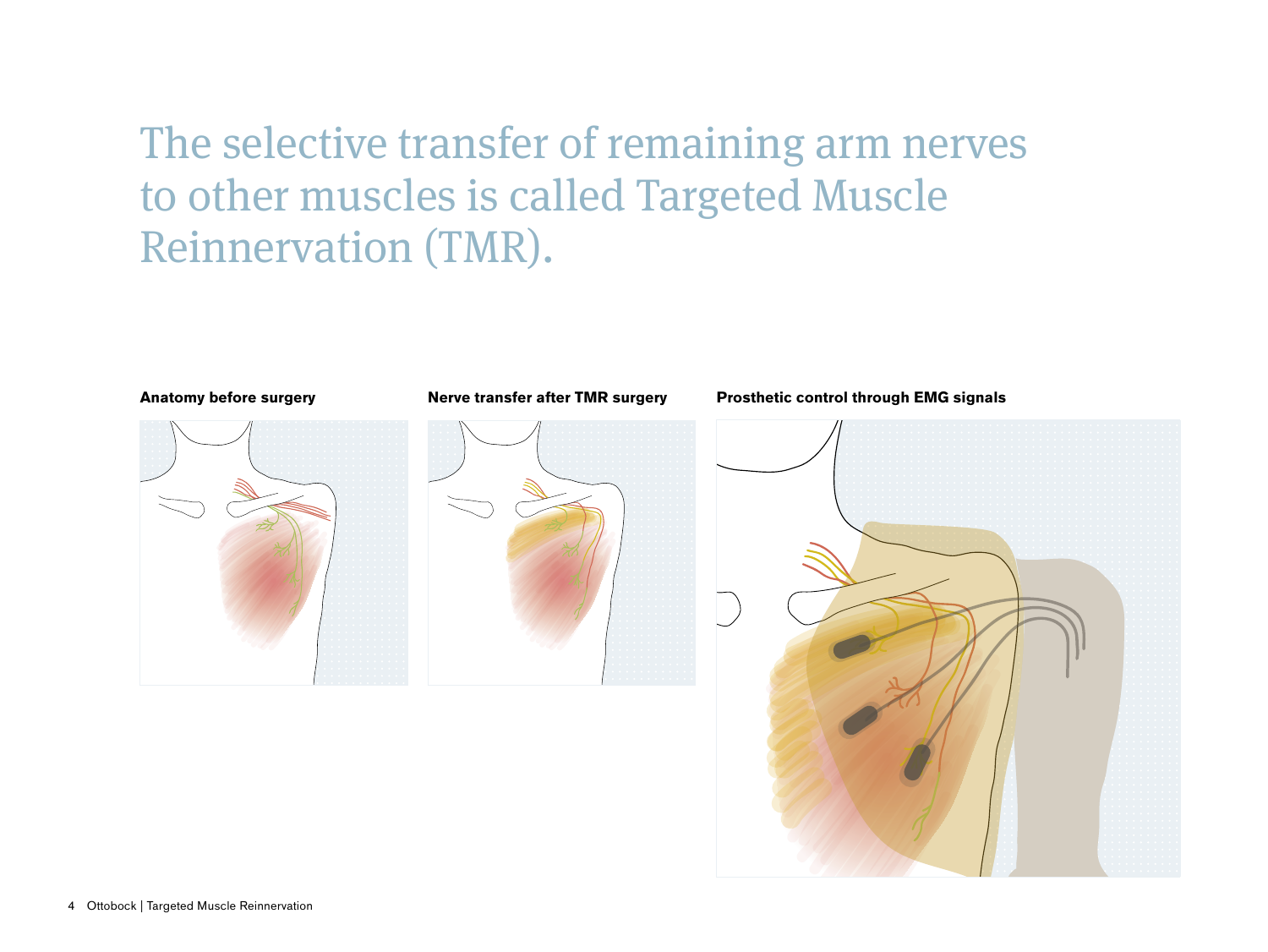## Your advantages

| <b>TMR-prosthesis</b><br>(DynamicArm Plus)                                                                                                                                                                       | <b>Conventional myoelectric prosthesis</b><br>(Dynamic Arm)                                                                                                                                                                                                                                              |                                                                     |                                                     |
|------------------------------------------------------------------------------------------------------------------------------------------------------------------------------------------------------------------|----------------------------------------------------------------------------------------------------------------------------------------------------------------------------------------------------------------------------------------------------------------------------------------------------------|---------------------------------------------------------------------|-----------------------------------------------------|
|                                                                                                                                                                                                                  |                                                                                                                                                                                                                                                                                                          | Control using up to 6 muscles (6 electrodes)                        | Control using 2 muscles (2 electrodes)              |
|                                                                                                                                                                                                                  |                                                                                                                                                                                                                                                                                                          | Up to six different thoughts control one movement of the prosthesis | The prosthesis is always controlled by two signals. |
| Each of the 6 involved muscles controls one of the 6 prosthesis movements:<br>• Simultaneous control of several movements<br>• Faster execution of movement combinations<br>• Easy, intuitive prosthesis control | Two muscles control 6 possible prosthesis movements:<br>• Movements are executed one after another<br>• The user has to switch to the desired joint (e.g. by briefly tensing both muscles)<br>• Prosthesis movements are sequential, resulting in the delayed execution of complex<br>movement sequences |                                                                     |                                                     |
| Natural and intuitive movement pattern                                                                                                                                                                           |                                                                                                                                                                                                                                                                                                          |                                                                     |                                                     |
| Neuroma pain is treated or prevented. Neuroma formation is counteracted by the<br>transfer of the nerves.                                                                                                        |                                                                                                                                                                                                                                                                                                          |                                                                     |                                                     |
| Wearing a myoelectric prosthesis can reduce phantom pain.                                                                                                                                                        | Wearing a myoelectric prosthesis can reduce phantom pain.                                                                                                                                                                                                                                                |                                                                     |                                                     |
| the contract of the contract of the contract of the contract of the contract of the contract of the contract of                                                                                                  |                                                                                                                                                                                                                                                                                                          |                                                                     |                                                     |

A TMR operation can lead to a further reduction of phantom pain.

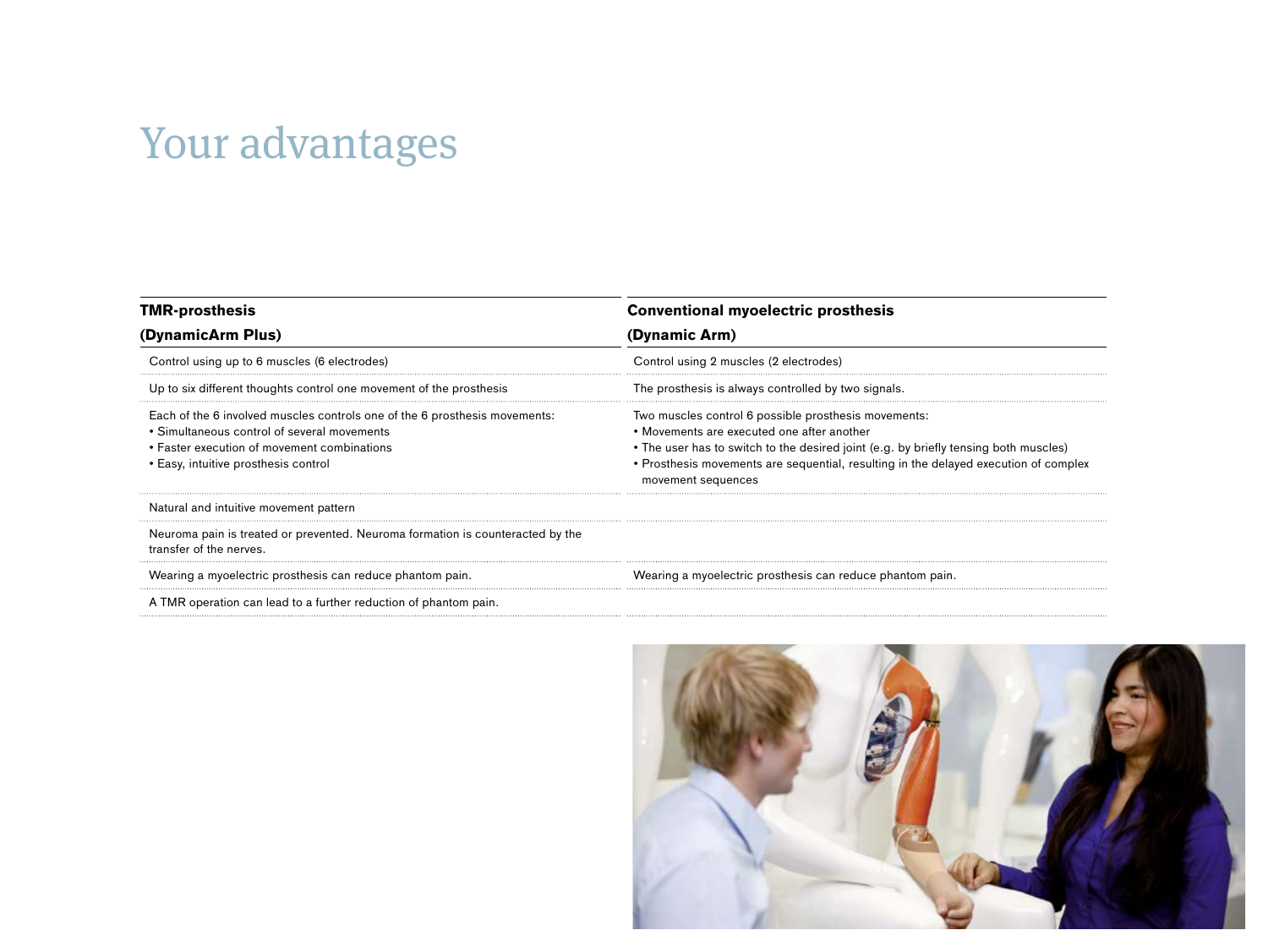## TMR Treatment process

Please consider: the process described below is an example for a prosthetic fitting. Individual changes from this example are possible.

A successful fitting with a TMR prosthesis means a significant gain in quality of life. You are eligiblefor a TMR fitting if you:

- have an amputation of the upper arm or shoulder
- suffer from neuroma and/or phantom limb pain
- reported need for a TMR prosthesis
- fulfill the physical and mental requirements (assessed by a medical team)
- have the strong will to commit to the extended rehab process of (approx. 2 years)
- have the willingness to travel; TMR fittings are only possible in special centers.
- are experiences with myoelectrical prosthesis (no must)

#### **1. Assessment**

A clinical assessment, including functional tests, provides information on your physical and mental status.

**2. Therapy** You will be prepared for TMR surgery.

**3. Surgery** Selective transfer of the residual arm nerves to other target muscles.

#### **4. Post-operatives Training**

You receive a special rehabilitation program, which is adapted to your reinnervation process.

#### **5. Signal Training**

The specific intended movement and the optimum electrode position are defined for each reinnervated muscle.

#### **6. Production**

Fabrication of various trial versions as well as final TMR prosthesis according to rehab procedure.

#### **7. Fitting**

You are fitted with the final TMR prosthesis with up to six electrodes, embedded in the socket.

#### **8. Prosthesis training**

You will learn to properly handle the prosthesis in everyday life according to upper limb concept.

#### **9. Follow-up**

Follow up examinations and continuous support after the final fitting.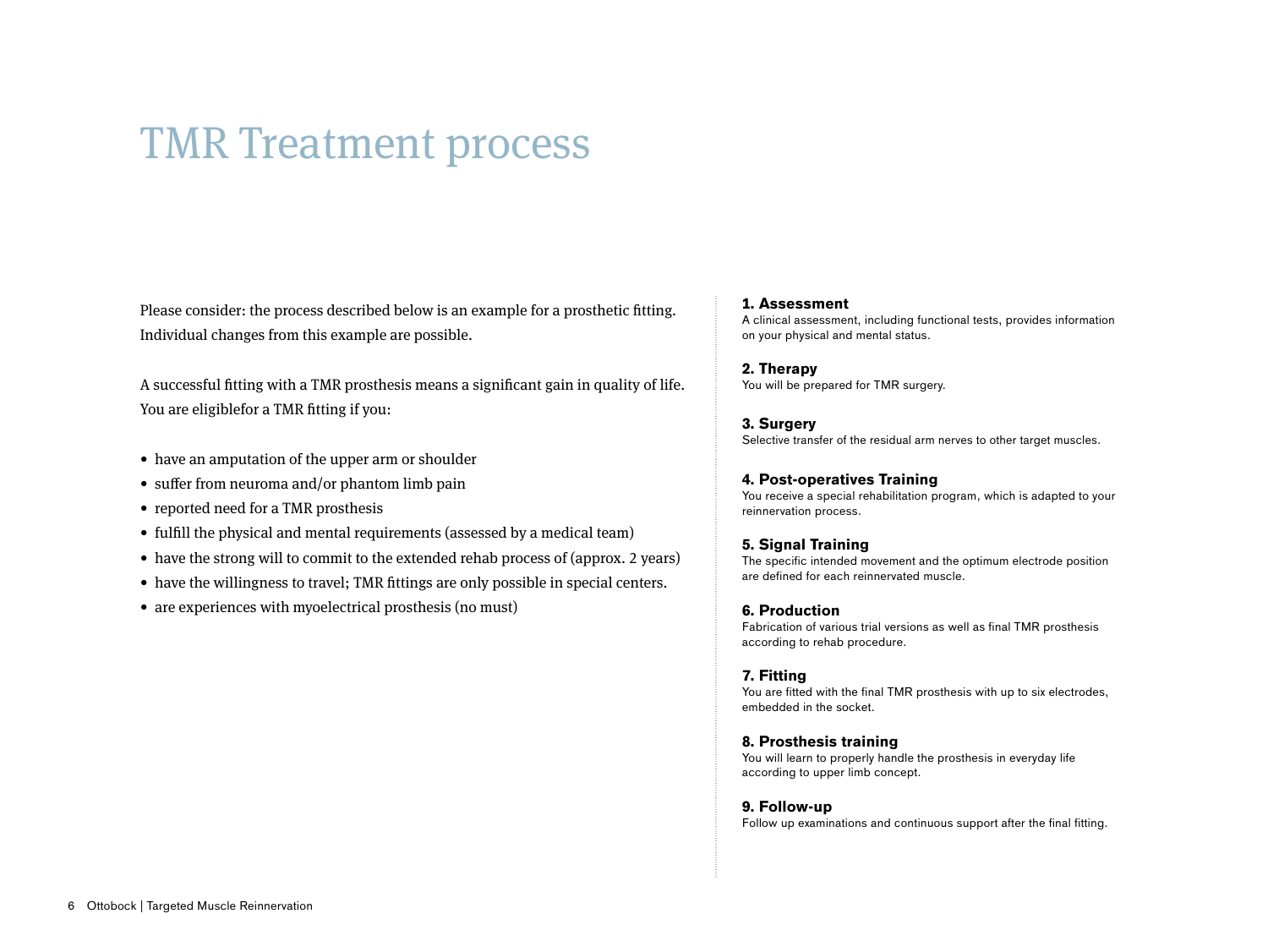## TMR Treatment Cycle

## Follow-up

Follow up checks and continuous support after final fitting.

7

8

## Prosthesis training

The user learns how to correctly handle the prosthesis in everyday life. Following the prosthetic training concept of upper extremity. (Rehabilitation stage 3)

### Fitting

Final TMR prosthesis fitting with up to 6 electrodes embedded in the socket. (Rehabilitation stage 3)

### Production

Fabrication of various test sockets and final TMR prosthesis according the rehabilitation process.

## Signal Training

The specific intended movement and the optimum electrode position are defined for each reinnervated muscle. Intense training of the signal control and separation of the Myo signals.

### Assessment

Examination of clinical assesments and functional tests to decide on TMR surgery and fitting. Providing recommendations and detailed information for the patient.

## **Therapy**

Preparing the patient for TMR surgery. (Rehabilitation stage 0)



2

### Surgery

Selective transfer of the residual arm nerves to other target muscles. (TMR=Targeted Muscle Reinnervation)

## Post-surgery Training

Apart from the classical post-surgery treatment, the focus in this phase is on mental training which supports the neuromuscular reinnervation.

Interdisciplinary 6

5

TMR specific rehabilitation

Repairies to the direct of the family of

9

People